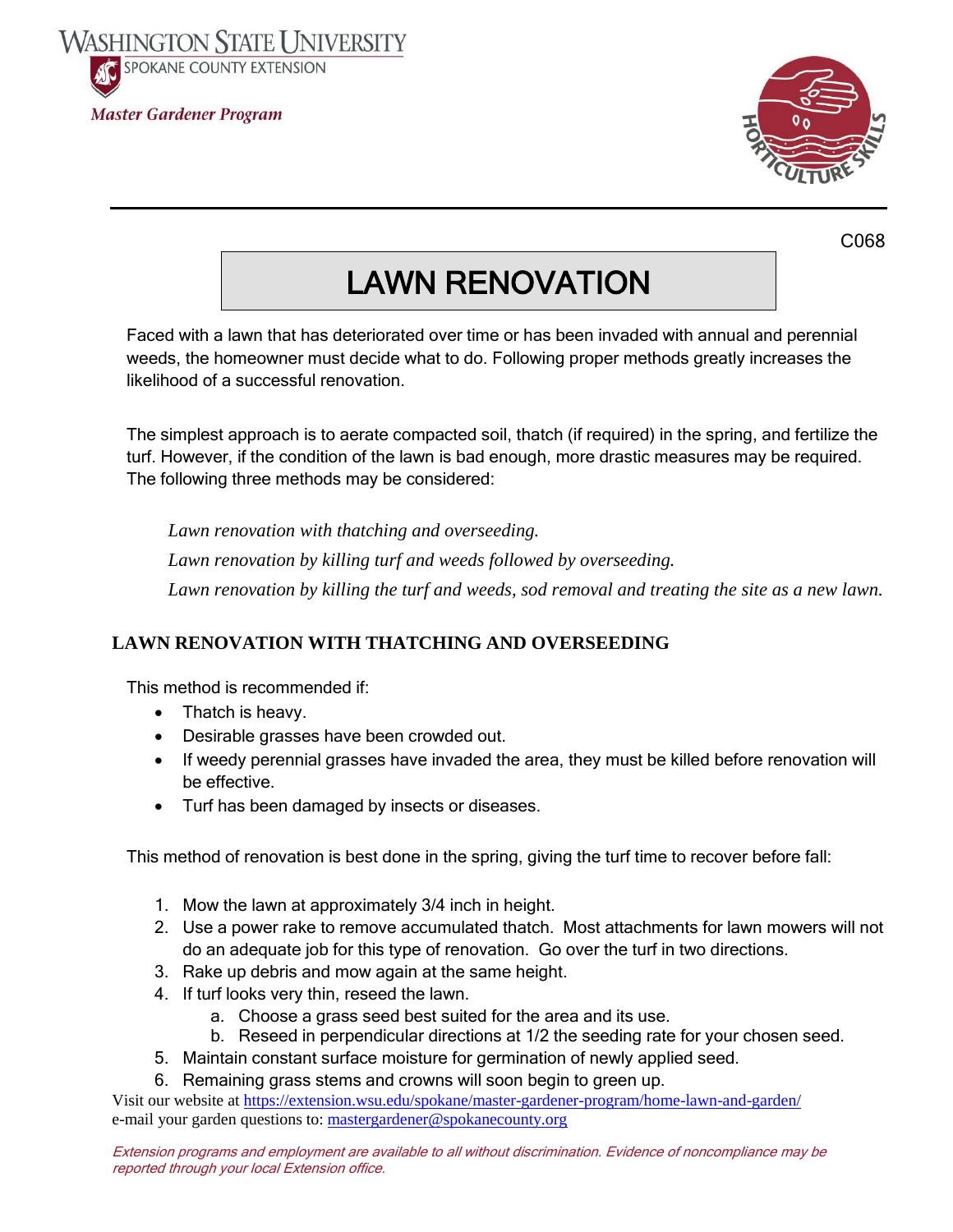- 7. Keep turf healthy by regular fertilizing, watering and mowing. [\(Lawn Care Basics\)](https://s3.wp.wsu.edu/uploads/sites/2076/2018/03/C067-Lawn-Care-Basics-16.pdf)
	- a. Adjust lawn mower to recommended height and mow regularly even if turf is thin. An optimal height for a cool-season grass generally is about 2 1/2 inches. And at each mowing, you should only be removing about the top 1/3 of the grass blade.

## **LAWN RENOVATION BY KILLING TURF & WEEDS FOLLOWED BY OVERSEEDING**

This method is recommended if:

- Turf is too sparse and weedy to overseed successfully.
- Turf has been invaded by weedy perennial grasses such as bentgrass or quackgrass, etc.
- Thatch is less than two inches deep.
- It is not necessary to change grade or improve the underlying soil.

This procedure works best if done during the summer and reseeding by late August or early September:

- 1. Do not mow. Water at least two times a week so that turf and weeds are growing vigorously and are tall enough for good non-selective herbicide coverage.
- 2. Before using any non-selective herbicide, always read the label carefully and closely follow the instructions. \*
	- a. Warnings include wearing protective clothing and safety devices when storing, handling, and applying non-selective herbicides.
	- b. Some chemicals may not be registered in your area or may have restricted use, so beware of usage restrictions.
	- c. Be aware of your legal responsibilities as a pesticide applicator. You may be liable for injury or damage resulting from non-selective herbicide use.
- 3. After seven to ten days, mow the lawn as closely as possible. Remove clippings and discard.
- 4. If green areas remain in the lawn, treat these areas as in 1 through 4 above before proceeding.
- 5. Rent a renovator or power rake. Set the machine so that it barely cuts into the soil. Go over the dead turf at different angles until seed contact with the soil is possible. This method does not damage tree and shrub roots and sprinkler systems. Compost or discard plant debris.
- 6. Work an all-purpose plant fertilizer into the soil with a garden rake. Apply at label rates for lawns.
- 7. Overseed at the recommended rate for the grass seed you have chosen.
	- a. It pays to buy certified seed. Certification insures varietal purity, absence of weeds, and a high germination rate.
- 8. Organic matter mulches will reduce surface water evaporation and may hasten germination but must be applied uniformly and not more than 1/8-inch-thick.
- 9. Keep turf properly watered, fertilized and mowed. [\(Lawn Care Basics\)](https://s3.wp.wsu.edu/uploads/sites/2076/2018/03/C067-Lawn-Care-Basics-16.pdf)
	- a. Water consistently to keep the top three to four inches of soil moist. This will prevent new seedlings from drying out.
	- b. An optimal height for a cool-season grass generally is about 2 1/2 inches. And at each mowing, you should only be removing about the top 1/3 of the grass blade.